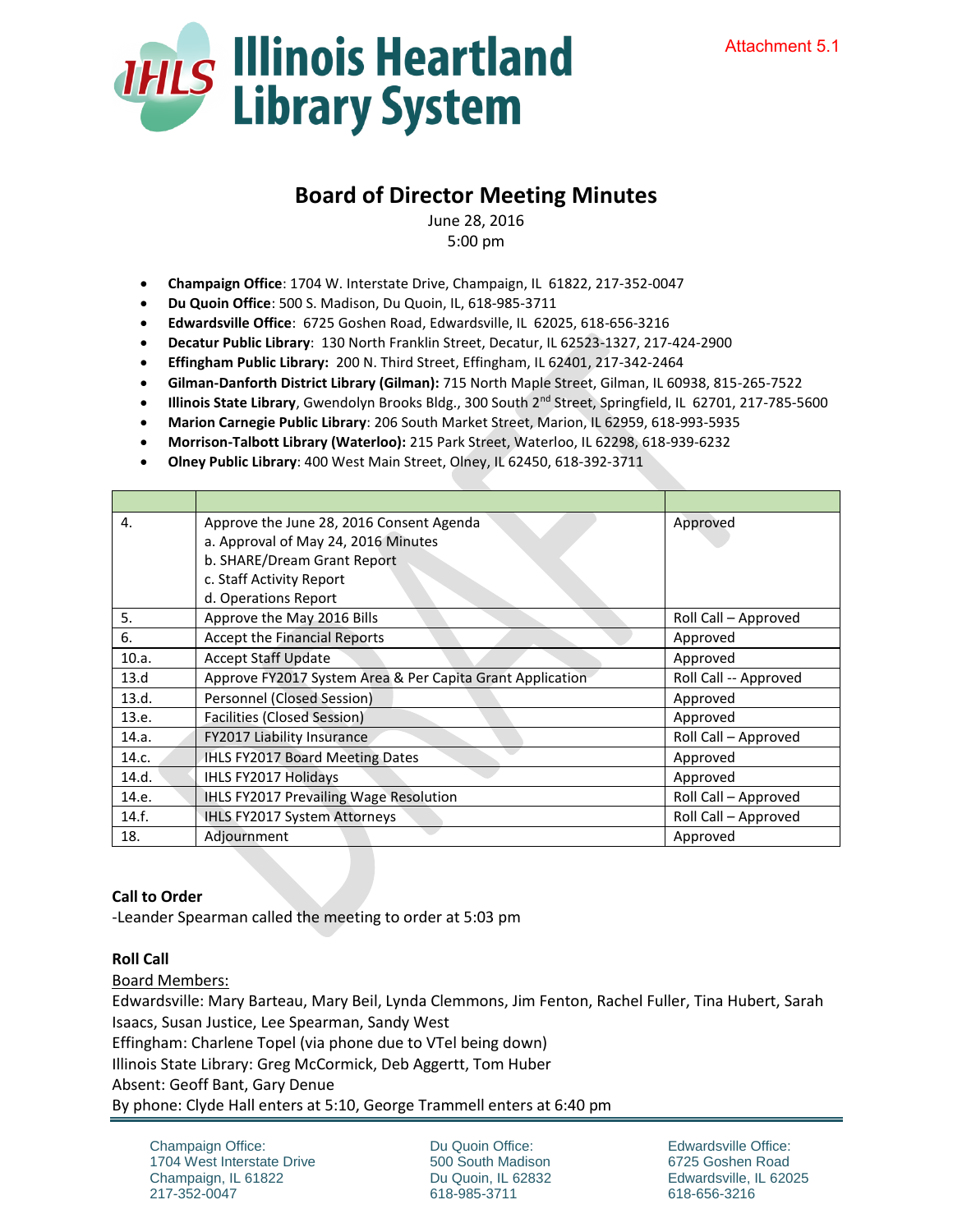# Other Attendees:

Champaign: (via phone due to VTel system down) Joan Bauer, Janet Cler Du Quoin: (via phone due to VTel system down) Ellen Popit Edwardsville: Troy Brown, Joe Beil, Julia Beil, Gary Jones, Jenna Dauer, Sara Zumwalt, Desiree Bennyhoff, Bev Obert, Bobbi Perryman, Linda Petty, Susan Palmer, Linda McDonnell, Julia Pernicka, Brant Wingerter, John Phillips, Rhonda Johnisee, Adrienne Elam, Stacie Bushong, Chris Dawdy, Colleen Dettenmeier, Shirley Paden, Vince Andrzejewski, Brandon Chapman Decatur Public Library: VTel system down, no attendees Effingham Public Library: no additional attendees Gilman-Danforth District Library: VTel system down, no attendees Marion Carnegie Public Library: VTel system down, no attendees Morrison-Talbot Public Library: VTel system down, no attendees Olney Public Library: VTel system down, no attendees

## **Consent Agenda**

-Sandy West motioned, Susan Justice second. Motion passed.

**Approval of Bills May 2016**  -Jim Fenton motioned, Sandy West second. Motion passed by roll call.

**Financial Reports** -Tina Hubert motioned, Sandy West second. Motion passed.

## **FOIA Update**

-None

#### **Public Comment**

-Bev Obert thanked IHLS for her commemorative brick.

#### **Communication**

-Leslie Bednar presented an overview of IHLS progress in its first 5 years.

**Staff Report**

Staff Update -Sandy West motioned, Susan Justice second. Motion passed.

Secondary Employment -None

Personnel -None

# **Illinois State Library Report**

-Deb Aggertt reported that Greg McCormick is interim deputy director of the Illinois State Library (ISL). Members have begun to receive per capita grants. The Governor has called legislators back into session and Greg remarked there are a number of stop gap bills being proposed.

#### **Committee Reports**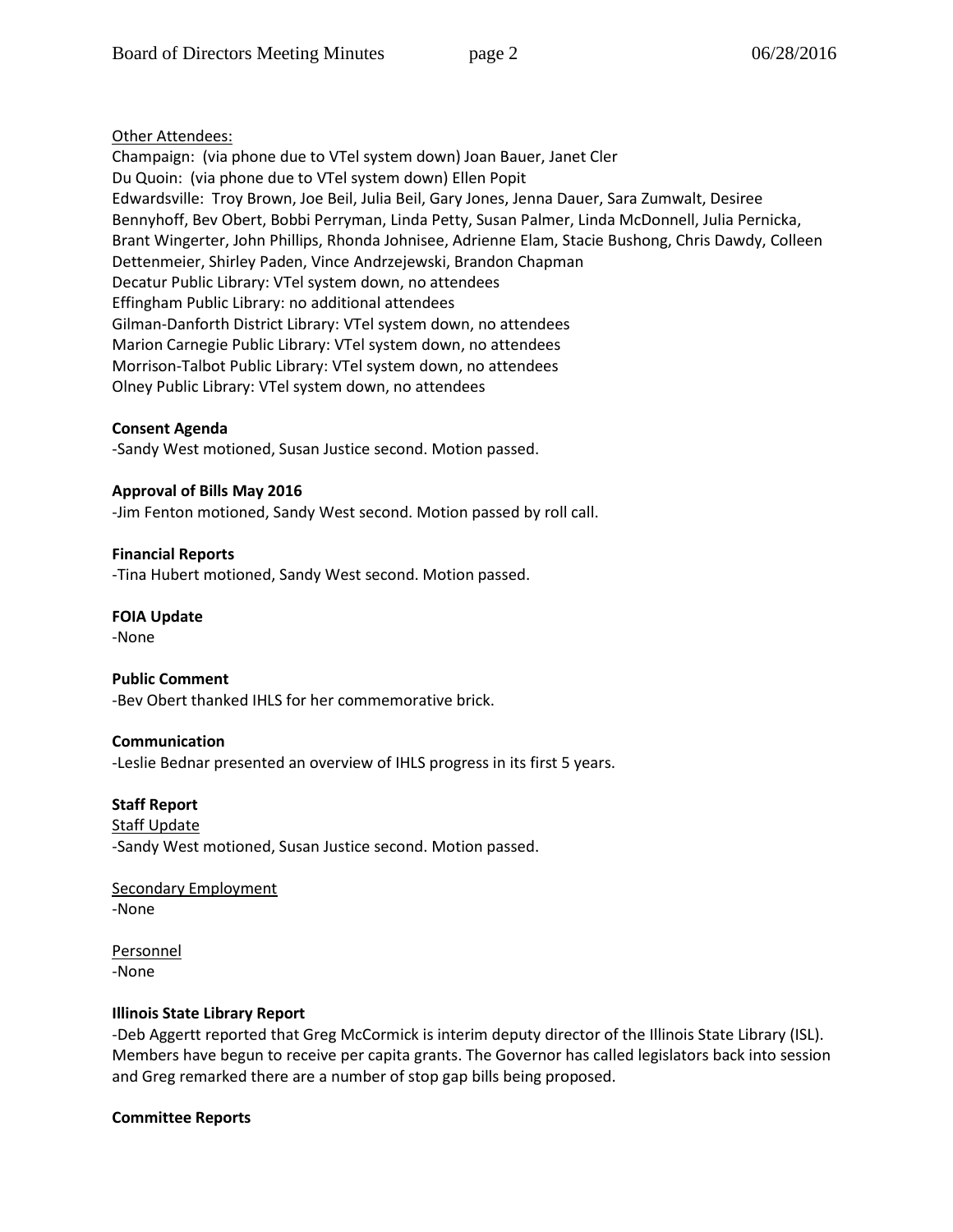# Executive

-Lee informed board members they will be giving Leslie Bednar her evaluation.

# **Finance**

-Sandy West reported the committee met and discussed the FY2017 grant budget and narratives.

## Membership & Policy

-Susan Justice reported the committee discussed the draft Plan of Service.

## Facilities & Operations

-Sarah Isaacs reported the committee reviewed the Operations report and they are happy to know an ILDS contract with RAILS is being reviewed.

## Personnel

-Rachel Fuller reported the committee worked on proposed changes to the personnel code.

# **Unfinished Business**

## State Budget Situation

-Leslie Bednar reported, as budget impasse wears on, IHLS is resolved to look at this situation through a positive lens. There have been a lot of changes going on the last five years and we are still here and improving services all along the way. IHLS appreciates the good working relationship we have with the ISL and feel we have mutual goals. IHLS is happy to support ISL during their leadership transition.

# FY2017 System Area & Per Capita Grant Application

-Sandy West motioned, Sarah Isaacs second. Motion passed unanimously by roll call vote.

#### Budget and Budget Narrative

**-**Leslie Bednar and Adrienne Elam explained the Capital and SHARE budgets. Capital budget has streamlined and optimized versions. Tina Hubert asked if the streamlined version represent the 58% budget and optimized version represents 100% FY2015 budget. Adrienne Elam confirmed.

#### Plan of Service

-Ellen Popit gave an explanation of the changes in the Plan of Service draft. Sandy West motioned, Sarah Isaacs second. Motion passed unanimously by roll call vote.

#### FY2017 Health Insurance

Leslie Bednar reported the current insurance is a 15-month plan, can remain at current rate and current provider through September 30. Brokers did not return information in time for us to review before sharing with the board. We will present to committees and board in July.

#### Personnel

Sandy West motioned to go into closed session, Rachel Fuller second. Motion passed and went into closed session at 5:59 pm.

#### Facilities

-Held in closed session. Returned to open session at 6:19 pm**.** 

#### Executive Director Evaluation